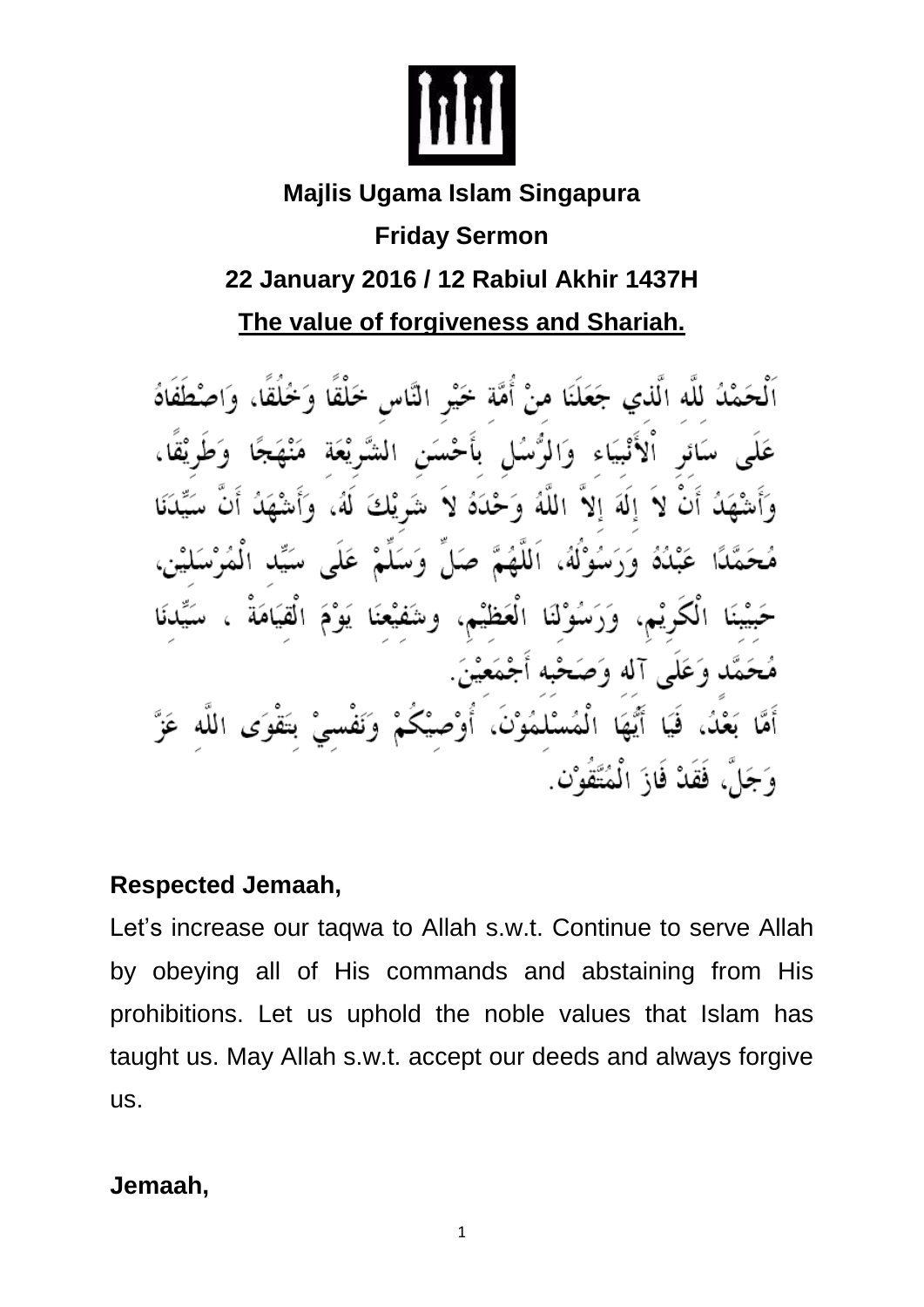This week, we are still on the topic of forgiveness. As we have discussed in the previous sermons, forgiveness is closely related to ihsan or compassion. And ihsan brings about excellence. As Muslims, we strive hard to become individuals or insan who are able to achieve excellence, individuals who uphold noble values, and thus a community of excellence.

Let us thus ask ourselves these important questions: have we truly understood the value of forgiving others in our lives? Have we forgiven our spouses, children, parents, relatives, and friends? Or are we still haunted by anger and vengefulness?

## **Beloved Jemaah,**

If we truly pine for Allah's forgiveness, then take some time to reflect upon how Allah s.w.t. called upon the ummah of Prophet Muhammad s.a.w. to embrace this noble trait, even when our hearts are filled with anger and pain. Allah s.w.t. says in the Quran:

وَلَا يَأْتَلِ أَوْلُواْ ٱلْفَضَّلِ مِنكُرٌ وَالسَّعَةِ أَن يُؤْتُواْ أُوْلِي ٱلْقُرْيَنِ رَانَمَسَـٰکِينَ وَٱلۡمُهَاجِمِينَ فِىسَبِيلِٱللَّهِ وَلَيَعۡفُوا۟وَلَيۡصَنۡكُوا۟ٓاَلَا يُحِبُّونَ أَن يَغْفِرَ اَللَّهُ لَكُمْ وَاللَّهُ عَفُوزٌ رَّحِيمٌ ۚ لَا ٱلْمَ

Which means: "*And let not those of virtue among you and wealth swear not to give [aid] to their relatives and the needy and the emigrants for the cause of Allah , and let them pardon*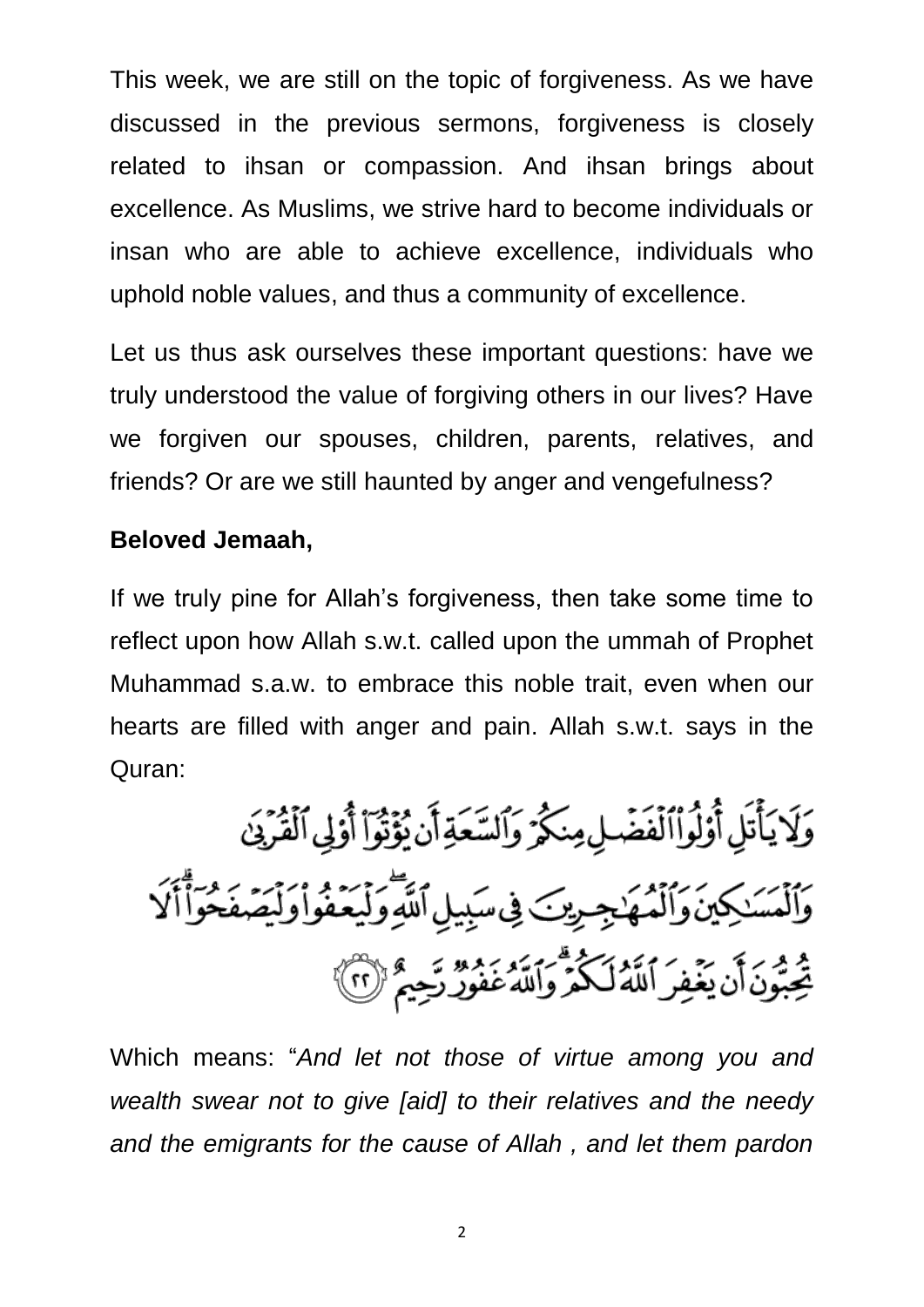*and overlook. Would you not like that Allah should forgive you? And Allah is Forgiving and Merciful.*" **(Surah An-Nur, verse 22)**

Let us understand the context in which this verse was revealed. It was revealed when Sayyidina Abu Bakar r.a. wanted to cut off the help he gave to a man named Mistah, whom he had been supporting, after he found out that Mistah was involved in slandering Aisyah r.a.

Indeed Islam places much emphasis on forgiving others. Even though it may seem simple and easy, it actually reflects the purity of one's heart and the beauty of one's character (akhlak). It is a noble attitude that can change a person's life and also the direction of an entire community.

For example, medical and psychological research and studies have shown that forgiveness brings about many positive effects, including health benefits. By forgiving others, we will not harbour anger and thus it will allow us to be at peace with ourselves, and thus with others. It also helps us to be calm, as well as bring down stress levels and also our blood pressure. Our body's overall immune system will also improve.

Generally, this simple trait will bring about remarkable changes to our lives and help us achieve excellence in a holistic manner. Thus it is true what was said by our beloved Messenger, Prophet Muhammad s.a.w: "No one forgives others except that his honour is increased."

3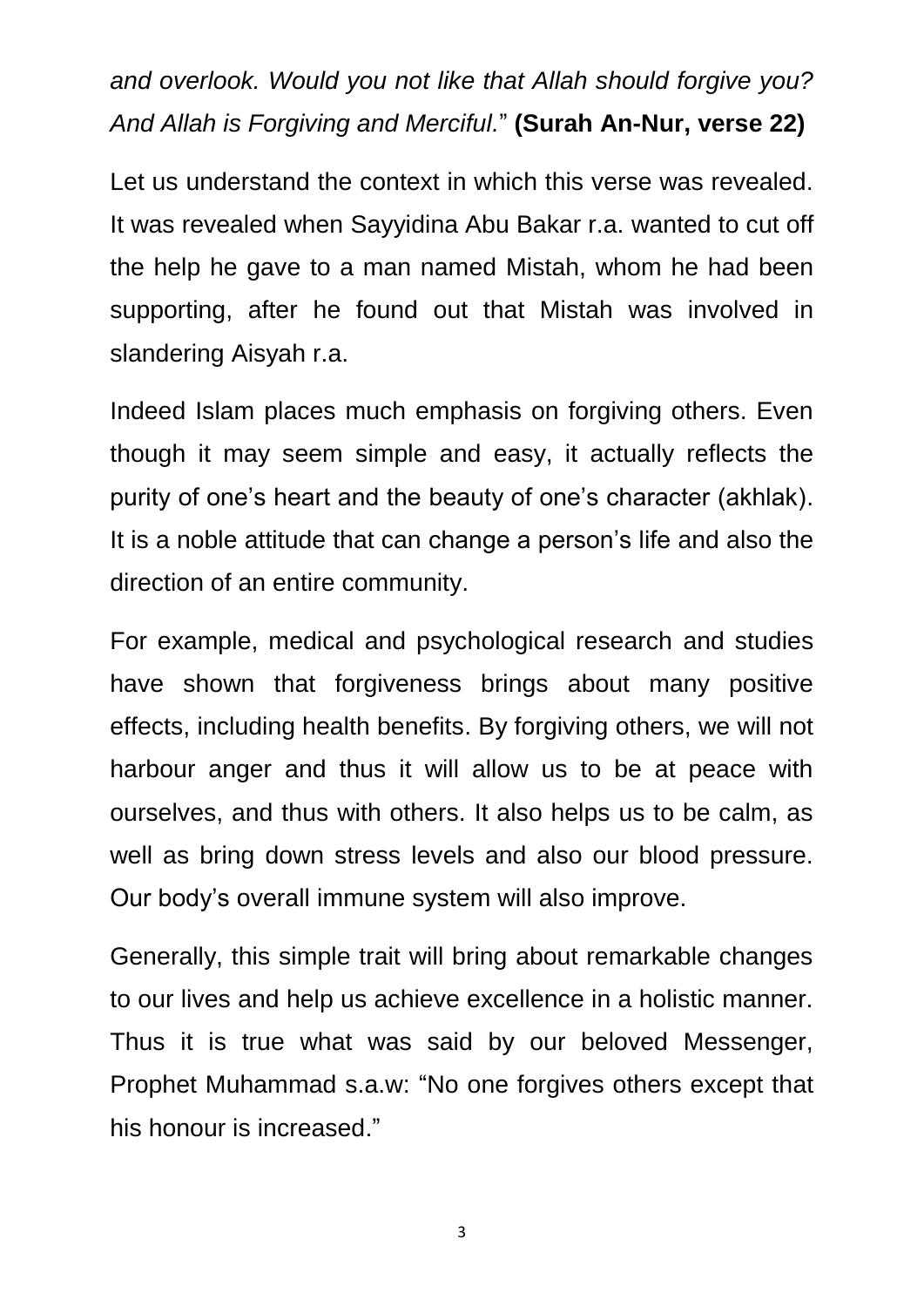## **Jemaah,**

Forgiveness is also an approach that is encouraged by Islam in dealing with issues faced by the community. Allah s.w.t. says in the Quran, in Surah Al-Syura verse 40:

وَجَزَرْوَۢٳ۠سَيِّئَةٍ سَيِّئَةً مِّثَلُهَاۖ فَمَنۡ عَفَ)وَأَصَّلَحَ فَأَجَرُهُۥعَلَى اللَّهِ إِنَّهُۥلَا و و.<br>چُپ الظَّللمينَ (`C)

Which means: "*And the retribution for an evil act is an evil one like it, but whoever pardons and makes reconciliation - his reward is [due] from Allah. Indeed, He does not like wrongdoers*."

Hence, Islam has no relations whatsoever to any form of violence. Remember jemaah, any form of violence is but a reflection of our internal self. I am not just talking about violent acts that cause injuries, destruction and bloodshed – I am also referring to brute mannerism and actions.

A heart that is filled with vengeance is a cold heart. It reflects a heart that is void of gentleness and forgiveness; a heart that has drifted far from the good character and noble values taught by Prophet Muhammad s.a.w.

A cold heart that leads to acts of violence has no place in Islam. It needs to be cleansed, purified and led back to the righteous path.

4